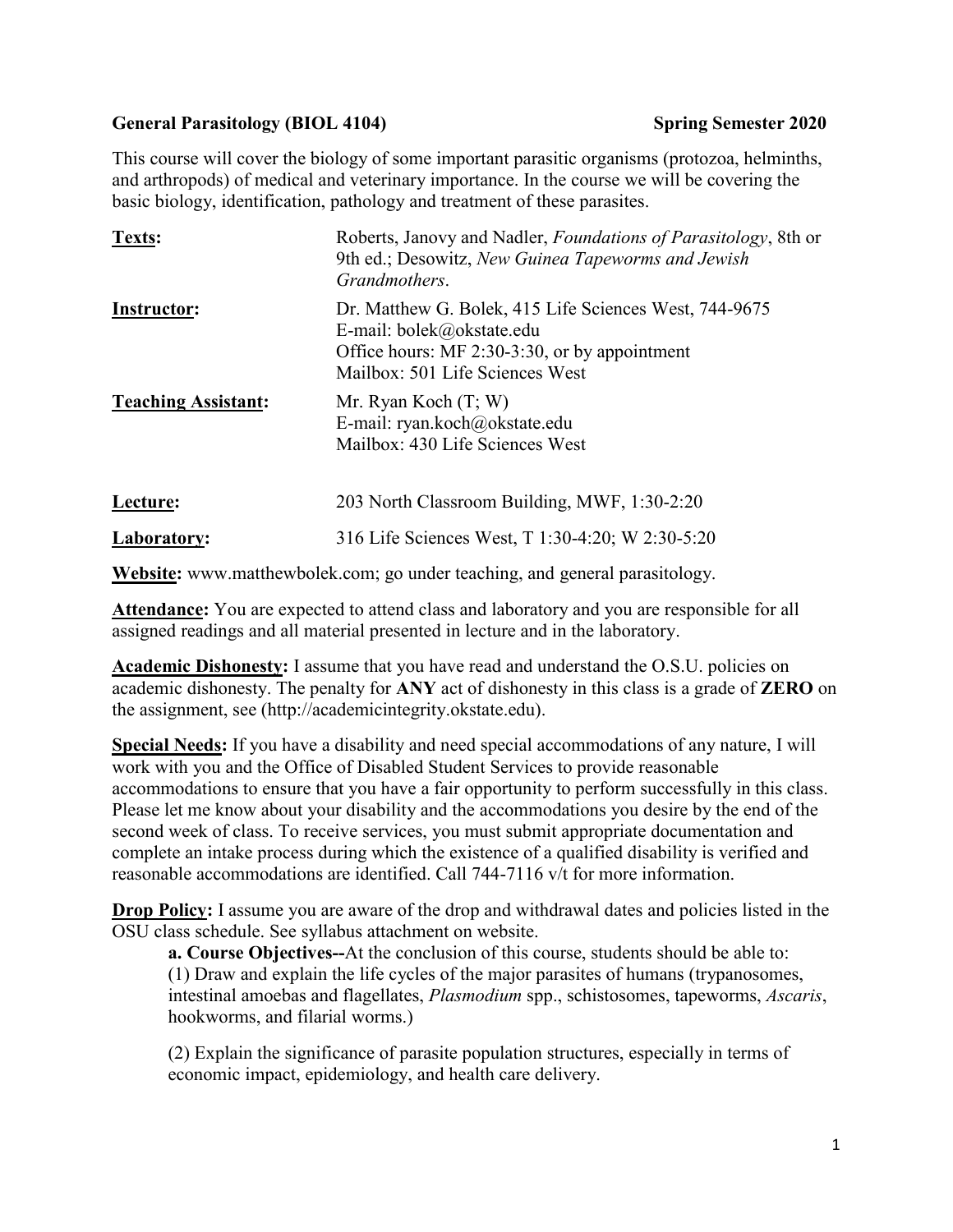(3) Explain the role of vectors in the transmission and maintenance of parasitic infections.

(4) State the major evolutionary problems and questions associated with parasitism and explain how those questions are addressed.

(5) Be able to explain the geographical distribution, disease caused, the pathological effect on the host, diagnostic stages, and treatment for a select number of human and veterinary important parasites.

(6) Demonstrate skill in use of the microscope by finding parasites in various kinds of preparations and explaining what those parasites are, including life cycle stages.

(7) Exhibit ability to solve a parasitological problem by demonstrating an understanding of the problem, obtaining background knowledge about that problem, generating possible solutions for that problem, identifying and evaluating constraints of those solutions, and selecting a solution.

The course grade for Biology 4104 will be determined by student percentage of a possible 450 points for undergraduates and 500 possible points for graduate students.

**b. Methods/activities used to measure student outcomes**: The grades in this class will be determined based on short quizzes, 3 hr long exams, participation, and the laboratory. Final grade will be based on the following items:

| Undergraduate Student Grade Calculations | Points    |
|------------------------------------------|-----------|
|                                          |           |
|                                          |           |
|                                          |           |
|                                          | Total 450 |

The laboratory grade will be calculated as a percentage of 400 points. This percentage will be multiplied by 1.25 to determine the number of points for the laboratory portion of the course grade (above). The 400 points upon which the laboratory percentage will be calculated are distributed as follows:

| Quizzes, $10 \, \textcircled{a} \, 10 \, \dots \, 100$ |           |
|--------------------------------------------------------|-----------|
|                                                        |           |
|                                                        |           |
|                                                        |           |
|                                                        |           |
|                                                        | Total 400 |

## **c. Course Schedule**

## **I. Lecture tentative schedule**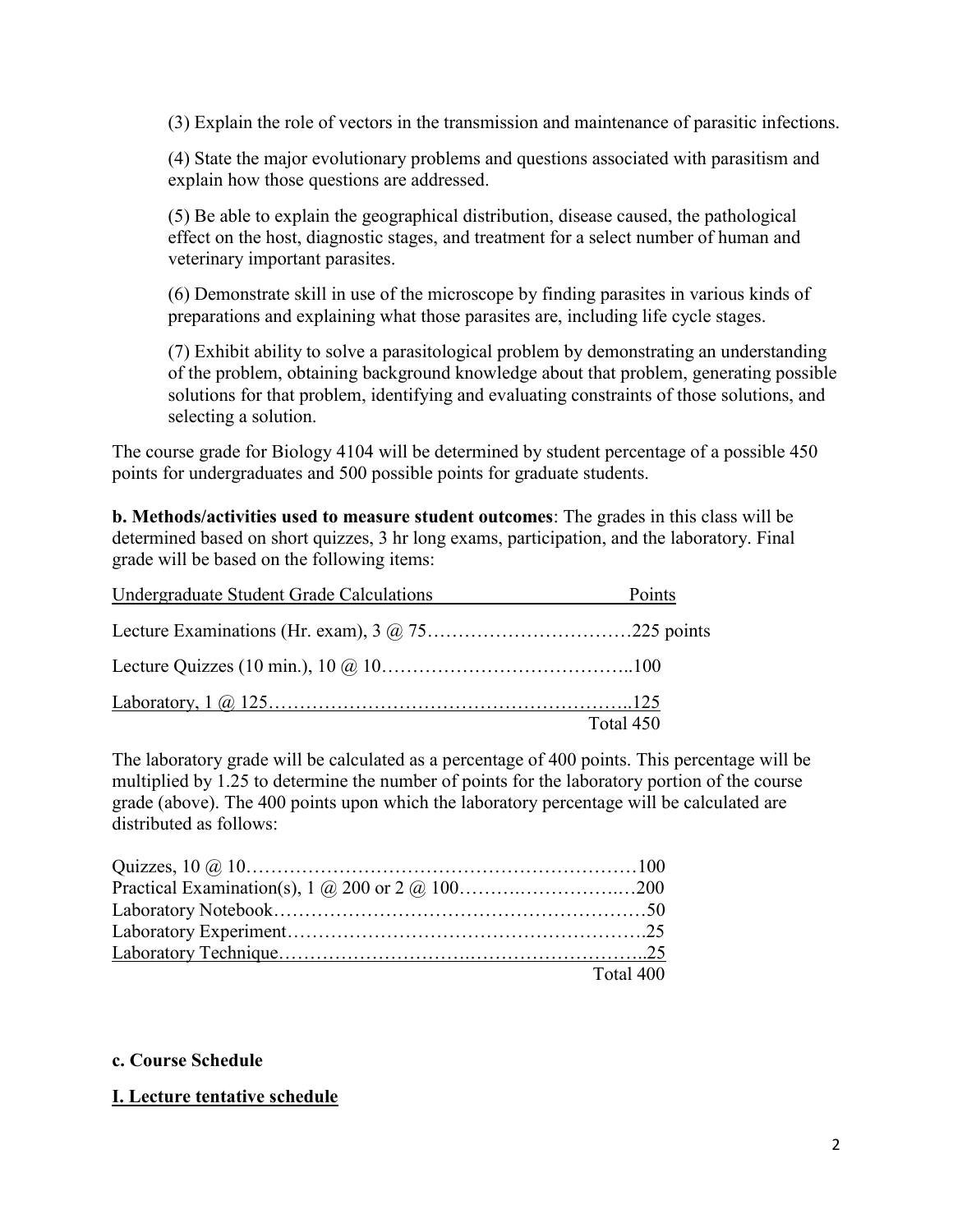- 1. Introduction, grading, significance of parasitism in world affairs
- 2. Outline of "areas of responsibility for a selected group of parasites"
- 3. Structure of amoebae by ontogenetic stage; life history
- 4. Amoebiasis: course of infection, gross and histopathology, treatment and prognosis
- 5. Epidemiology of intestinal protozoans
- 6. Differential diagnosis of amoebae; serodiagnosis and fluorescent antibody techniques
- 7. Flagellate structure and ontogeny
- 8. Intestinal flagellates of people
- 9. Hemoflagellates of people: diagnostic characteristics, ontogeny, and phylogenetic origins
- 10. Kala-azar: course of infection, gross and histopathology, treatment and prognosis
- 11. Cutaneous and mucocutaneous leishmaniasis: clinical manifestations and treatment
- 12. Trypanosomiasis and human affairs
- 13. African trypanosomiasis: course of infection, pathology, and treatment
- 14. Antigenic variation and immunization strategies; current research on trypanosome control
- 15. American trypanosomiasis: Chagas' disease
- 16. *Plasmodium* life history and course of infection
- 17. Malaria: pathology, symptoms, treatment, and prognosis
- 18. Malaria and human affairs including role in evolution of humans
- 19. Malaria control: monoclonal antibody production and recombinant DNA techniques

# 20. **Exam I (usually during 7th or 8th week of the semester; most likely week of March 2nd)**

- 21. Coccidiosis: economic impact in animals and role as human pathogens
- 22. Toxoplasmosis: epidemiology and course of infection
- 23. Epidemiological models: mathematical models and malaria, ecological models and control
- 24. Paragonimiasis: example of detail required in "areas of responsibility"
- 25. Liver flukes: life history, epidemiology, and pathology
- 26. Schistosomiasis: course of infection, gross and histopathology, treatment and prognosis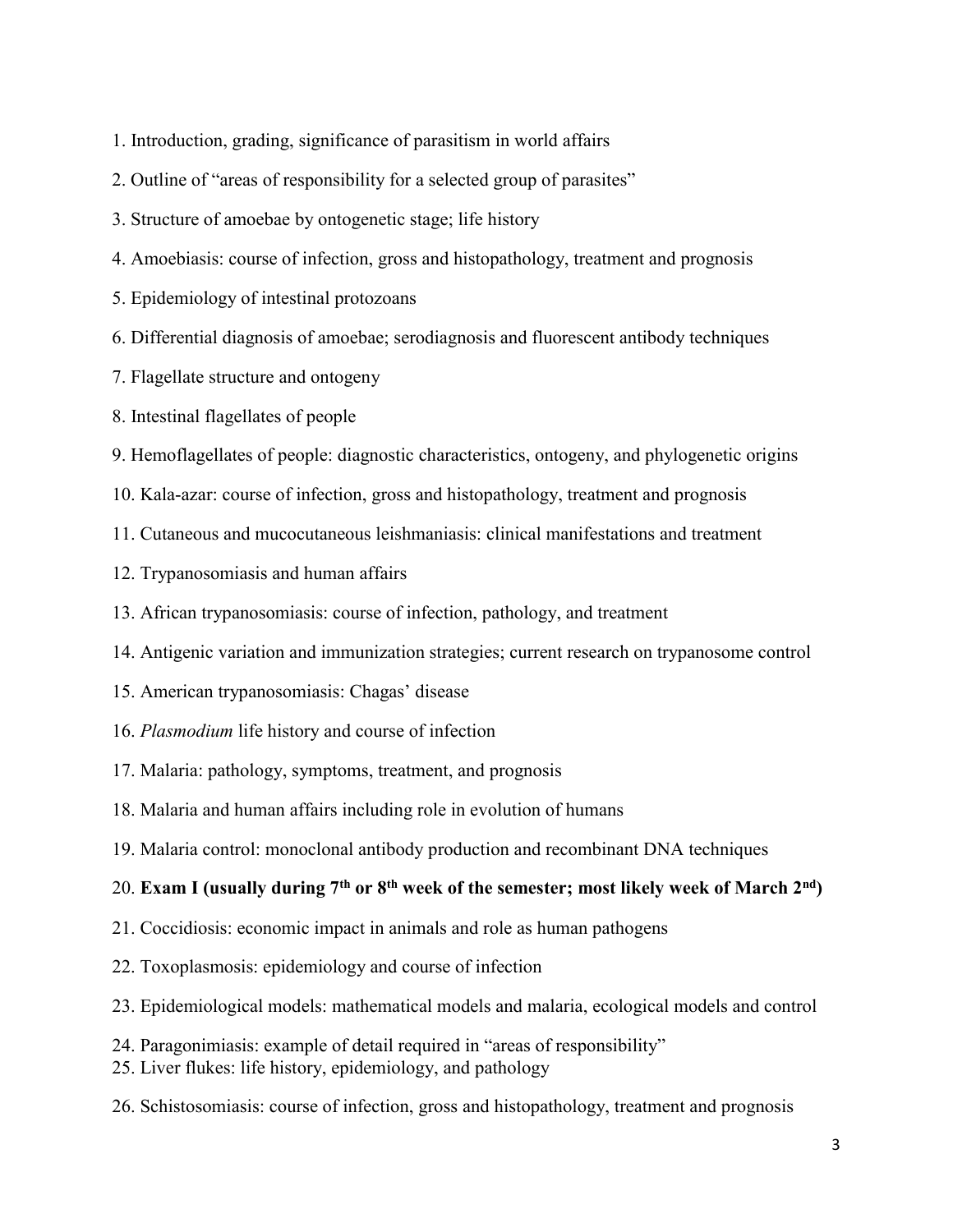- 27. Schistosomiasis and human affairs
- 28. Psuedophyllidea of humans: *Dibothriocephalus* (formally *Diphyllobothrium*) and sparganosis
- 29. Cyclophyllidea of humans: taeniasis and echinococciasis
- 30. Larval tapeworms and human disease

## 31. **Exam II (usually during 12th or 13th week of the semester; most likely week of April 6th)**

- 32. Ascariasis: the diseases and Trichuriasis
- 33. Trichinosis: course of infection, treatment, biopsies in diagnosis
- 34. Humans and epidemiology of *Trichinella spiralis*; moral implications of control
- 35. Enterobiasis: clinical manifestations, treatment, prognosis, parasitism and human institutions
- 36. Intestinal nematodes and human nutrition
- 37. Hookworm disease
- 38. Filariasis: course of infection, gross pathology, treatment and control
- 39. Oncocerciasis

## 40. **Final Exam (week of May 4th)**

## **II. Laboratory tentative schedule**

- Week 1 The Orientation, how to use the microscope, calibration, notebooks and how to draw specimens; Amoeba Scan Week I
- Week 2 Amoeba Demo week
- Week 3 Amoeba Scan Week II
- Week 4 Intestinal and Reproductive Track Flagellates and MIF

Week 5 Hemoflagellates

Week 6 Malaria

## **Week 7 Midterm Practical (week of February 24th)**

Week 8 Trematode Anatomy Week 9 Trematodes

Week 10 Spring Break